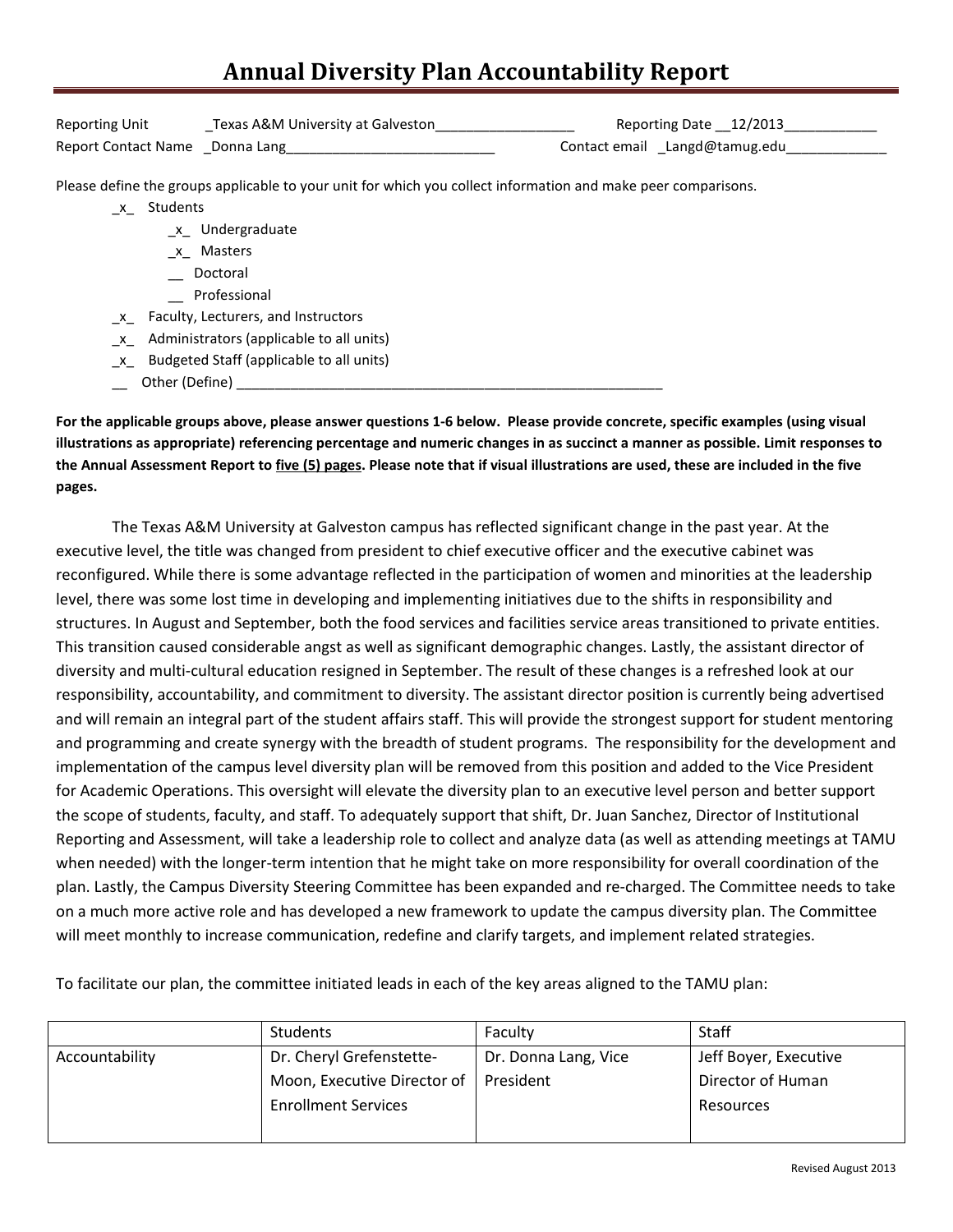# **Annual Diversity Plan Accountability Report**

| Climate | Dr. Todd Sutherland, Asst.  | To be confirmed:            | Susan Hernandez Lee, Vice   |
|---------|-----------------------------|-----------------------------|-----------------------------|
|         | Vice President of Student   | Dr. Eunjeong Yi, Assoc.     | <b>President of Finance</b> |
|         | <b>Affairs</b>              | Professor, GACD             |                             |
|         |                             |                             |                             |
|         | Holly Richards, IDP program |                             |                             |
| Equity  | Naima Brown, Student        | Cpt. Amy Luna, Lecturer,    | Daisey McCloud, Asst.       |
|         | Development Specialist      | Maritime Academy            | Director of Counseling      |
|         |                             | Liz Borda, Lecturer, Marine |                             |
|         | Holly Richards, IDP program | <b>Biology</b>              | Fred Navarre, Sr. Academic  |
|         |                             |                             | Advisor II                  |

With guidance and data support provided by Dr. Juan Sanchez, Director.

The committee has a good starting point but needs to build consistency. There is good representation with the exception of tenure/tenure track faculty. Every effort will be made to identify new members and secure their commitment.

As soon as possible the new Asst. Director of Diversity will take an active role in the committee. During the spring term, the committee plans to devote meetings to the review, discussion, and analysis of strategies related to each of these areas. The committee will begin with the campus climate in early January. In addition, the committee in conjunction with the campus Assessment Committee will encourage all units (both academic and administrative) to create associations for their individual assessment plans to the diversity outcomes in Weave Online. This will create a new means of reviewing campus level diversity initiatives as well as increasing department level accountability.

## **UNDERGRADUATE AND GRADUATE STUDENTS**

#### **1) Engaging the Data**

Although the campus has experienced significant growth in the last four years, the representation of women in underrepresented fields and minorities in that population has changed very little. (The actual numbers have increased with growth.) There is significant positive change in the diversity of degree recipients. Female representation has changed from 41% to 48% (an increase of 43 degrees per year). While there is a slight decrease in the representation of the Hispanic population, there is an increase in the representation of non-white graduates from 14% to 23% with gains in multi-racial and Black populations.

#### **2) Recruitment and Retention**

Related to graduate students, mandatory one on one advising and a general orientation was implemented for all programs. Two new events were held to bring together international graduate students and faculty and help build community. Recruitment efforts were expanded and new 3+2 programs were developed in OCRE/MARM and MARA/MMAL.

|                  | First generation | .<br><b>Hispanic</b> | African American         |
|------------------|------------------|----------------------|--------------------------|
| <b>Fall 2012</b> | 168              | 189                  | $\mathbin{\lnot}$<br>، ب |
| <b>Fall 2013</b> | 262              | つつり<br><u> 41 T</u>  | 49                       |

Undergraduate application and admission comparisons for Fall 2013:

Significant effort will be made to try to align matriculation to the increased representation in applicants and admits. We are absolutely thrilled and delighted that the Galveston campus will be included in the Terry Scholars program for fall 2013 with 16 participating students. Inclusion and implementation of this new program have taken significant time but we believe this program has very positive potential. Other initiatives have included: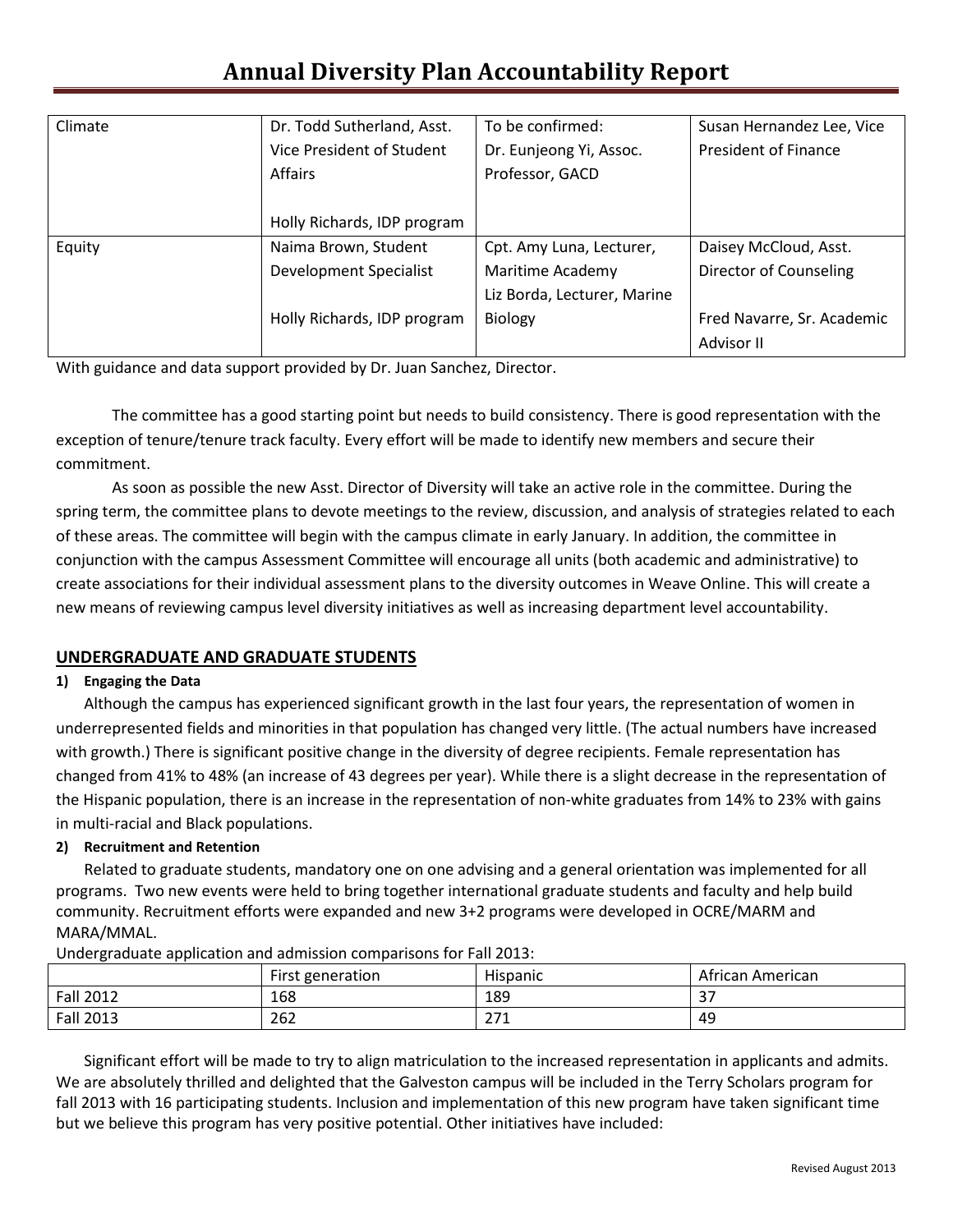- Improved services for veterans including professional conferences, dedicated lounge space, a veterans' support committee and specific VA student workers.
- Increased transfer initiatives including: Phi Theta Kappa, community college visits, scholarships, and draft transfer templates.
- Enhanced Hispanic initiatives including community events in San Antonio; multilingual staff, student workers, and Ambassadors; scholarship programs; advertising with Galveston Chamber; special events for local schools.
- Special attention to Counselor programs such as hosting TAMU/UH Counselor program on campus, including Ball High Counselor in VIC, Counselor lunch programs, and extensive work with Houston maritime high schools.
- New programing models in residence halls including a leadership learning community composed predominantly of women.
- **3) Advisory and/or Developmental Council Groups**

Not addressed at this time. TAMUG currently has four advisory councils: the Board of Visitors and advisory boards for Maritime Systems Engineering, Marine Engineering Technology, and Educational Outreach. To be developed.

## **4) Unit Climate**

Since the TAMU climate survey was not adaptable for a multi campus environment, there was a significant delay in acquiring climate data as perceived by Galveston students. In 2012-13, the Higher Education Research Institute (HERI) was contracted to include TAMUG in their annual Diverse Learning Environments Survey. 230 students responded for a 14% return rate to provide valuable information to guide future initiatives. The results of this study are currently under review and will be shared with the Diversity Committee in January.

**5) Equity** To be developed.

## **6) Future Efforts**

Ongoing discussions are underway concerning recruitment and retention. The Executive Director of Enrollment Services has been added to this Diversity Committee and charged with leading the conversation related to accountability for the student group. She can directly help target resources and shape the recruiting efforts. Likewise, the Assistant Vice president for Student Affairs has been added to the Committee and will be an integral lead in the analysis of climate issues as well as developing strategies to address those issues. The Diversity Committee has not been actively engaged in the past year. This year will be focused on a review of the current status of each area, identification of key issues, development of critical strategies, and implementation of those strategies. While external benchmarking can be meaningful in many circumstances, it is often a difficult process for the campus due to its special purpose mission and difficulty to acquire data for related areas that function as sub-components of larger institutions. For now, the committee will focus on benchmarking against our historical data and seek to make tangible strides in each component area.

## **FACULTY, LECTURERS, AND INSTRUCTORS**

#### **7) Engaging the Data**

The overall data reflects almost no change in gender or ethnic diversity. Galveston faculties were included in the TAMU Faculty climate survey. Their responses were slightly more positive (or slightly less negative for negative scales) for overall satisfaction, colleague recommendation, turnover intentions, burnout, and life satisfaction. Responses almost mirrored the mean for productivity perceptions. While TAMUG males were slightly more positive for scales related to career satisfaction and feeling valued, TAMUG females were less so. These two areas should be explored more fully.

#### **8) Recruitment and Retention**

The Assistant Director for Diversity served on all search committees for tenure/tenure track positions in the past year to increase awareness of diversity issues. The following statement was added to all advertisements: "University is dedicated to the goal of building a culturally diverse and pluralistic faculty and staff committed to teaching and working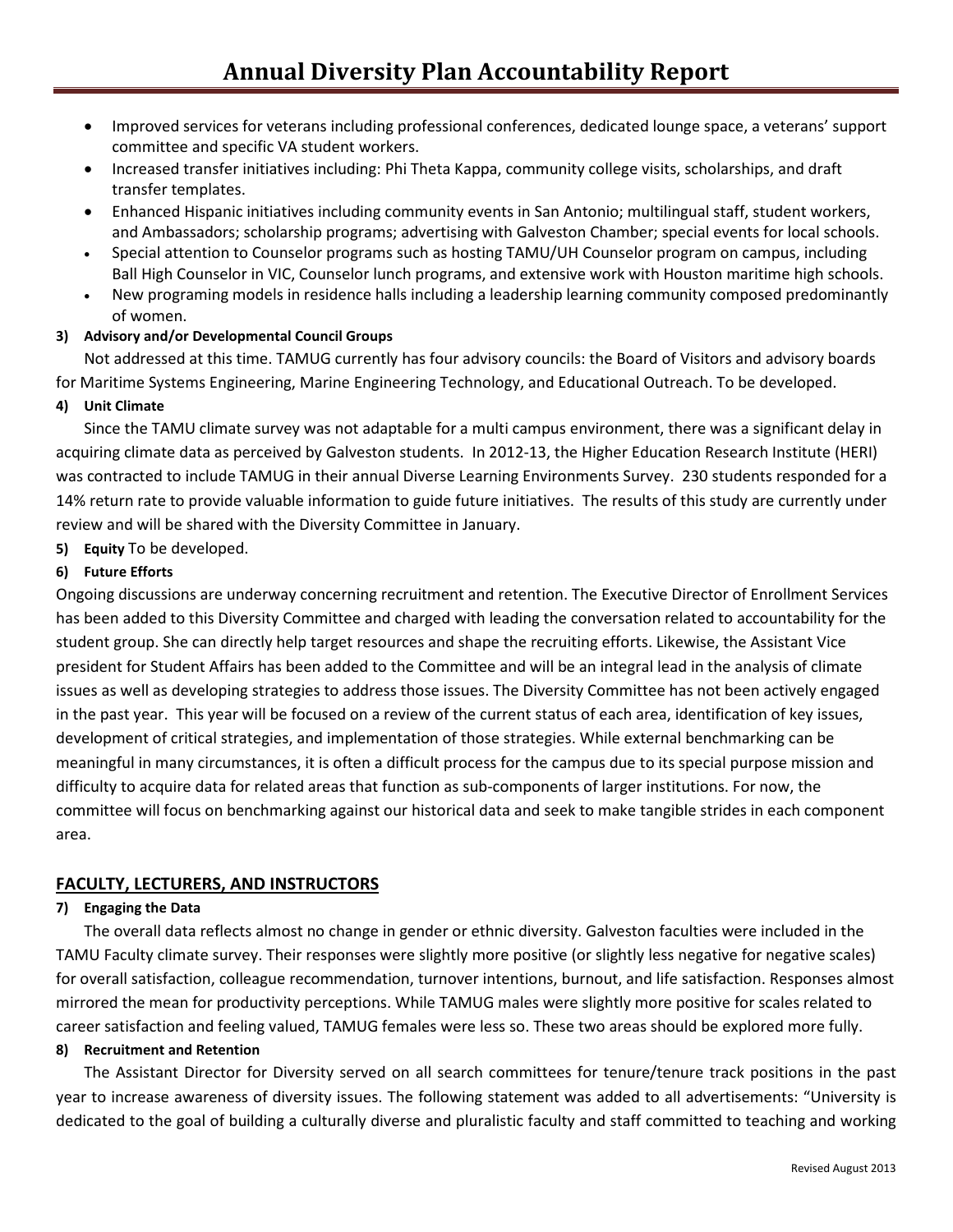in a multicultural environment and strongly encourages applications from women, minorities, individuals with disabilities, and covered veterans."

**9) Advisory and/or Developmental Council Groups:** As noted, to be developed.

### **10) Unit Climate**

A new chief academic officer was appointed this year and will have significant impact on developing faculty initiatives related to climate as well as strategic planning and programs. The TAMU Dean of Faculties Office has provided increased support and conducted multiple workshops to improve faculty communication and awareness. The new nontenure title tracks seem to be fostering a sense of validation. Nineteen dossiers were submitted for promotion and tenure (out of approximately 95 full-time faculties). This was by far the largest promotion and tenure cycle for the campus.

11) **Equity** Galveston faculties were not included in the TAMU faculty equity study.

**12) Future Efforts** To be developed more fully. Initial thoughts are:

- Initiate an equity study across faculty titles including women and ethnicity
- Strengthen commitment to diversity in hiring practices
- Develop Galveston website to consolidate and link to faculty resources (example: [http://facultyequity.ucsd.edu/\)](http://facultyequity.ucsd.edu/)
- Enhance programs throughout year to increase communication especially for women
- Strengthen mentoring networks

#### **ADMINISTRATORS**

With limited time, this area has not been developed. Administrators are included in staff below. Effort will be made this year to explore this area further. As noted earlier, the executive cabinet was reconfigured. Of the vice president positions, three of the eight are women. Two are multilingual. Of the current academic department heads (although several are interim), four of the six are women.

#### **BUDGETTED STAFF**

#### **13) Engaging the Data**

Staffing data is difficult to analyze this year due to significant impacts related to outsourcing. The total number of staff dropped from 379 to less than 300. Of that decline, a substantial number of people were either Hispanic and/or African American. Overall Hispanic representation decreased from 18.2% to 10% and African American representation decreased from 7.3% to 4%. While these impacts will be difficult for some time, there have been very positive changes in diversity of professional positions that provide direct student contact (counseling, student affairs, residential services, advising). These positions will directly contribute to student success and inclusion.

#### **Recruitment and Retention**

Hiring managers for all staff positions are required to take online search process training. Additionally, the human resources staff has developed comprehensive recruiting resources to target special populations including Hispanic populations, African American populations, tribal institutions, HBUC's, and women.

Human Resources led campus initiatives to strengthen Title IX communication and compliance including a Title IX website ( <http://www.tamug.edu/hrd/Title%20IX.html> ), increased communication through annual notices and postings, participation in system and main campus sponsored trainings and meetings, and development of TAMUG specific Civil Rights Rule and SAP (currently being routed for approval).

**14) Advisory and/or Developmental Council Groups** As noted, to be developed.

#### **15) Unit Climate**

Galveston staff participated in a climate survey and yielded a 58% response rate. The results generally indicate that employees feel positively toward their work environment. Respondents reported the lowest levels of satisfaction with